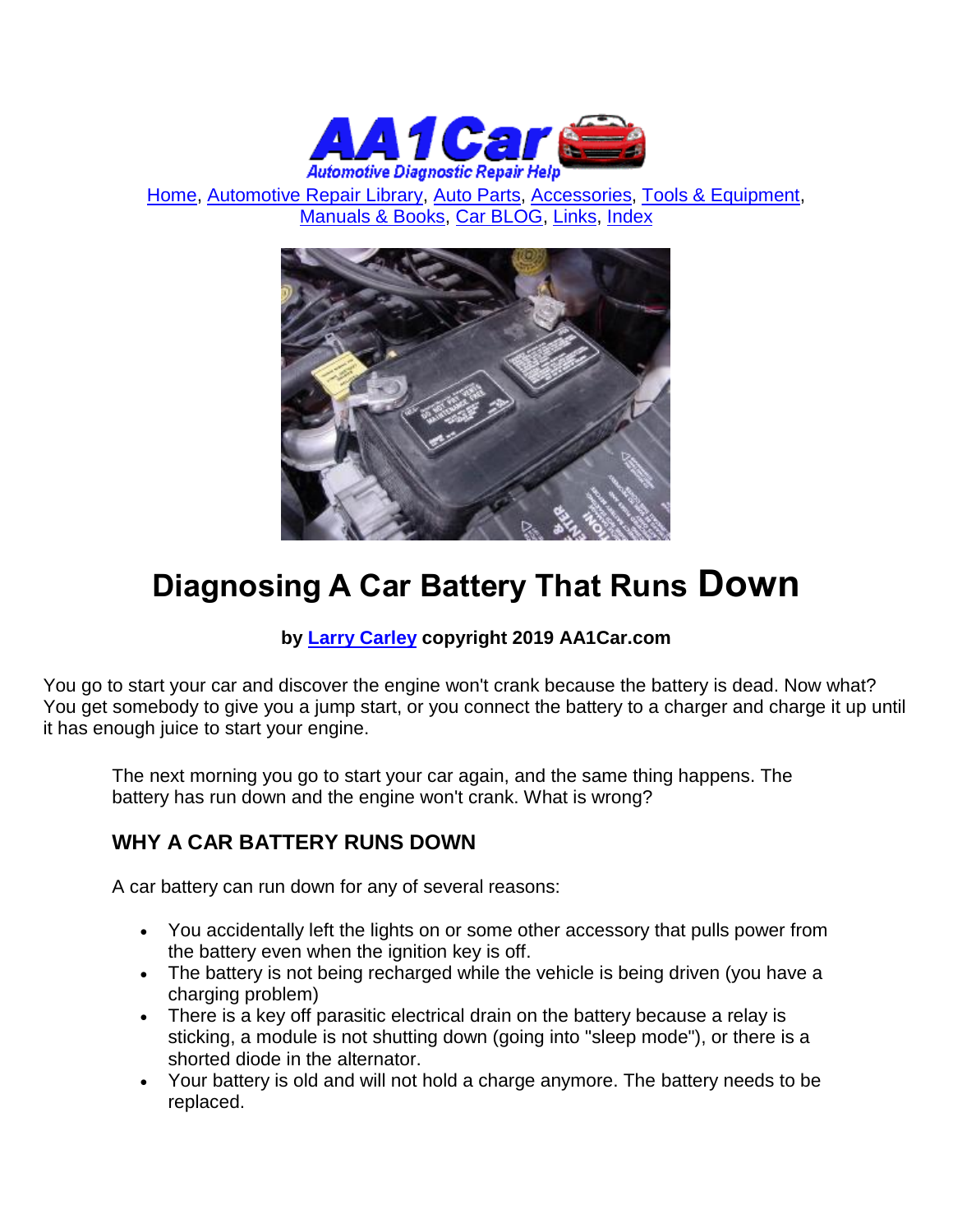# **CHECK BATTERY VOLTAGE AND STATE OF CHARGE**

The first things you want to check are the battery and the output of the charging system (alternator). One way to do this is to turn on the headlights. If the headlights come on with normal brightness, the no-crank problem is probably not the battery, but a bad starter relay or solenoid, a poor wiring connection between the relay/solenoid and starter, or a bad starter. If the headlights are dim or do not come on at all, you need to check battery voltage and charging output.

For this, you will need a voltmeter. Select the 12 or 20 volt scale, and connect the volt meter red positive test lead to the battery positive (+) terminal, and the black negative test lead to the battery negative (-) terminal.



*Checking base battery voltage with a voltmeter.*

A fully charged battery should read over 12.6 volts. If the battery reads 12.45 volts or less, it is low (less than 75 percent charged) and needs to be recharged.

#### **Battery Voltage and State of Charge:**

| $12.66v$ 100% |  |
|---------------|--|
| 12.45v 75%    |  |
| 12.24v 50%    |  |
| $12.06v$ 25%  |  |
| 11.89v 0%     |  |

*(NOTE: these readings are at 80 degrees F. Battery voltage readings will drop with temperature roughly 0.01 volts for every 10 degrees F.) (At 30 degrees F. a fully charged battery will measure about 12.588 volts, and at zero degrees F it will measure about 12.516 volts.)*

# **CHECK BATTERY CHARGING VOLTAGE**

After charging the battery or jump starting the car, connect the voltmeter to the battery the same as before and not the charging voltage. A charging system that is operating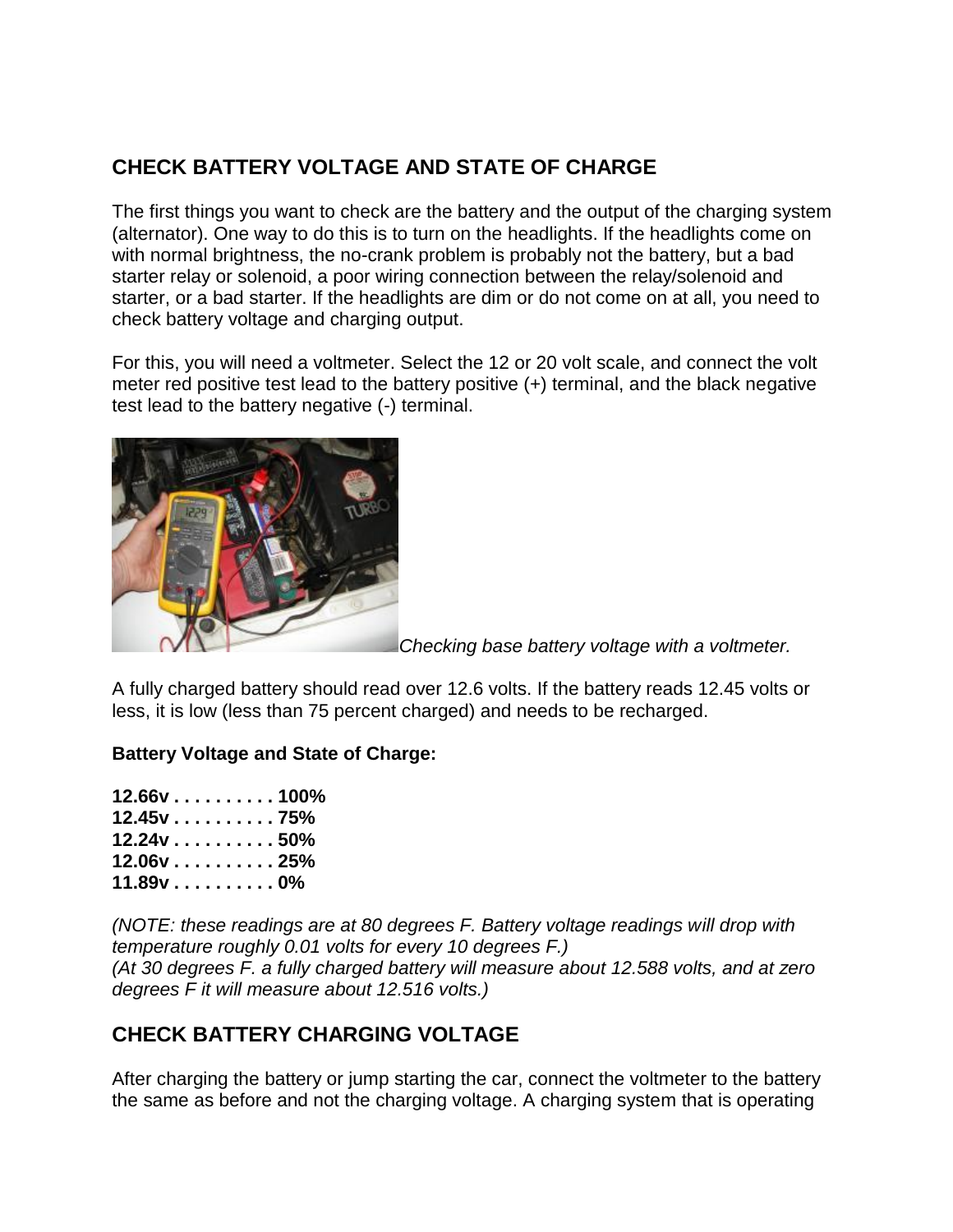normally should produce about 13.8 to 14.3 or more volts at idle. If the charging voltage is less than 13.0 volts, the alternator is not putting out enough voltage and current to keep the battery charged. You should have the alternator tested (or bench tested at an auto parts store). If the current output is not up to specifications, replace the alternator.



*Charging voltage with engine idling should be 13.5 to 14.5 volts.*

After the battery has been recharged, the battery should also be tested to see if it is capable of holding a charge. This can be done with a hand-held [electronic battery tester](http://www.aa1car.com/library/2003/us20310.htm)  [or a conventional load tester.](http://www.aa1car.com/library/2003/us20310.htm) The tester will tell you if the battery is good or bad. NOTE: Load testers require the battery to be fully charged for accurate test results. By comparison, most electronic testers will give reliable test results even if the battery is not fully charged. If the battery fails a load test, it needs to be replaced. See **BATTERY** [REPLACEMENT](http://www.aa1car.com/library/battery_replace.htm) for details on how to change your car battery.

The average service life of a wet cell lead-acid car battery is only about four to five years, and can be as little as three years in really hot climates (like Arizona and Florida). AGM batteries are better and typically last 6 or more years. So if you have a conventional wet cell battery that is more than four or five years old, chances are it has reached the end of its useful service life and needs to be replaced if it is not accepting or holding a charge (and the charging system is working normally).

# **KEY-OFF CAR BATTERY DRAIN**

If your car battery is less than six years old and tests okay, and the charging system is working normally, your battery may be running down because of a key-off current drain (also called "parasitic battery drain").

When you turn the ignition off, switch the lights off and remove the key from the ignition switch (or the smart key fob from the vehicle), the electrical load on the battery should drop to almost nothing. On older cars that do not have computers or other onboard electronic modules, the key-off load on the battery is typically only a few milliamps (if it has a clock or a digital radio), or it may drop to zero (no load at all). However, on late model vehicles with **computers** and numerous electronic modules, the key-off drain on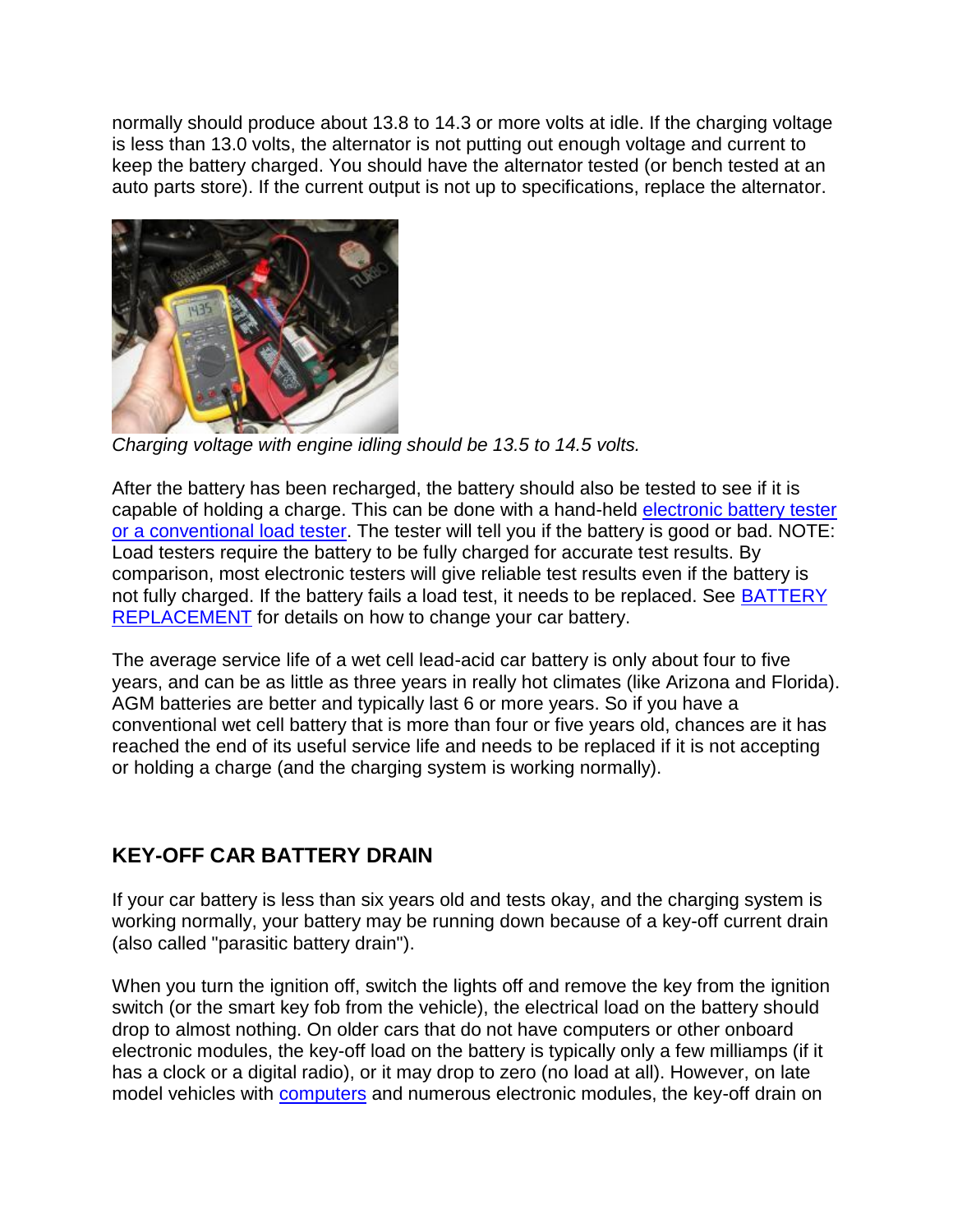the battery can range from 20 to 50 milliamps, and as much as 300 to 400 milliamps on some applications. On some Fords, the electrical system will continue to pull as much as 850 milliamps (almost 1 amp) for up to 20 minutes or more after the ignition has been turned off.

The key-off current drain is used by the modules to keep their memories alive. The chips that store certain settings and learned information are called the "Keep Alive Memory" (KAM).

Many modules have internal timers that either turn off the module to put it into a "sleep mode," or power down the module to a "standby mode" to reduce the parasitic power drain on the battery after a predetermined length of time when the key is turned off. Some of these modules power down in steps and time out at different rates. It may take up to a half hour before all of these modules reduce their current drain on the battery to minimum levels.

If the battery runs down (or is disconnected), KAM information can be lost. Computers and modules may reset to a "default" setting after the battery is recharged or reconnected, but you may notice some changes in the way your vehicle runs and drives, and you may have to reset the radio channels, clock and other memory presets. Worse yet, on some vehicles the climate control system, power windows or radio may not function at all until they are reset using a special "relearn" procedure or a dealer scan tool. On many BMW, Audi, Acura and VW models, for example, the radio won't work if the battery has been disconnected or run dead until the factory security code has been reentered. [Read This](http://www.aa1car.com/library/battery_disconnect_problems.htm) before you disconnect or replace a battery on a late model vehicle.

**WARNING:** When disconnecting or replacing a car battery on a late mode vehicle, you should always maintain voltage to the vehicle's electrical system to preserve learned module settings. This can be done by plugging a backup battery into the cigarette lighter, or attaching a backup battery or battery charger to the car's battery cables BEFORE the cables are disconnected.



*Key-Off current drain should be less than 50 mA after 1 hour.*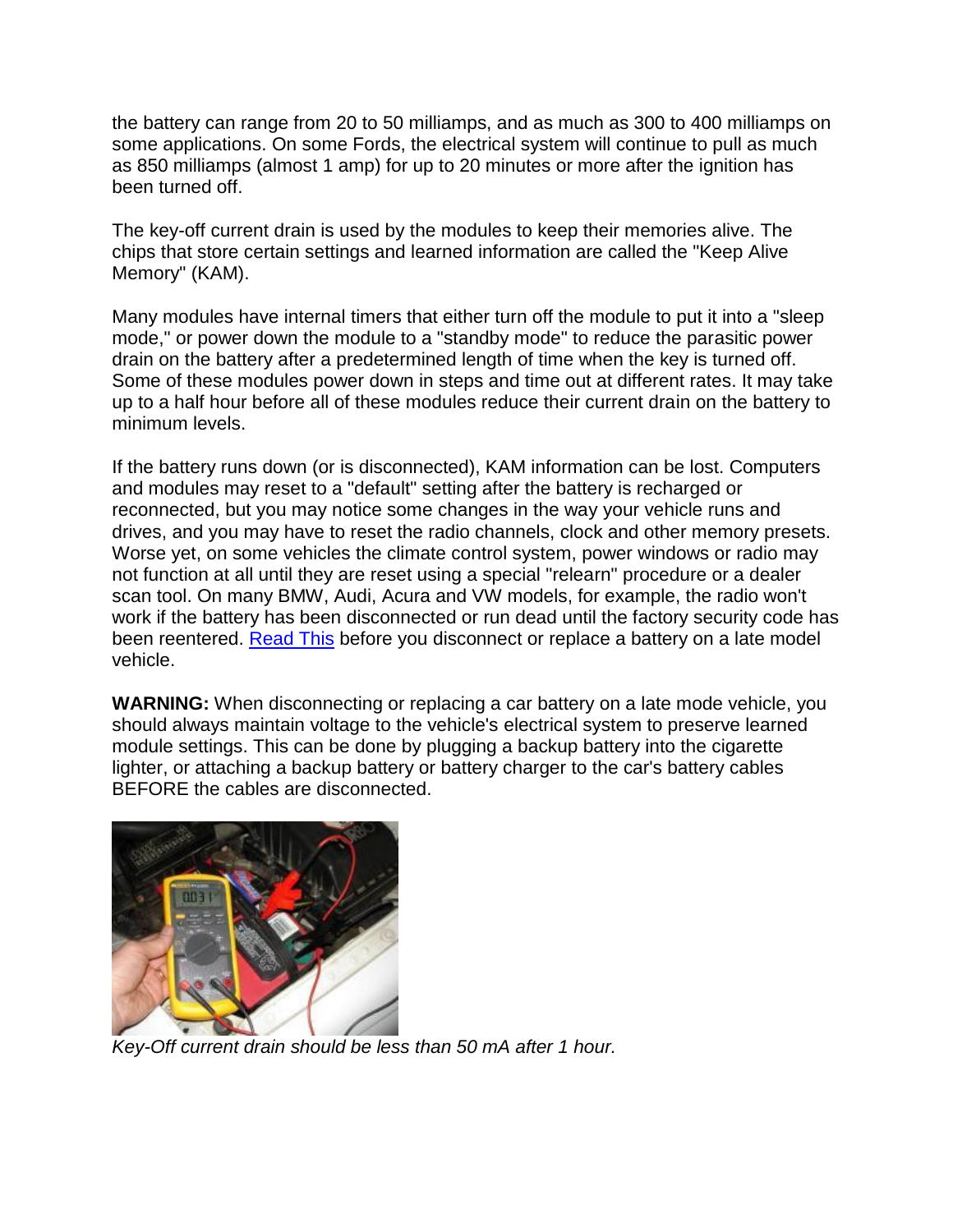As a rule, the parasitic drain on most late model vehicles should be less than 50 milliamps one hour after the vehicle has been shut off and left undisturbed. But this is a rule of thumb only. Always refer to the vehicle manufacturer's key-off electrical drain specifications if available (some vehicle manufacturers have no published specifications).

Keep in mind, though, that opening a door, the trunk or turning anything on can wake up various modules and start the timer countdown all over again. So if you want to check the parasitic draw on the battery, leave the hood open (or the trunk if the battery is located in the back).

#### **How To Measure Key-Off Battery Current Drain**

Any of the following methods can be used to measure key-off current drain on the battery:

**Check for Voltage Drop:** Use a digital volt meter to measure [voltage drop](http://www.aa1car.com/library/voltage_drop_testing.htm) across individual fuses with the key off. This method does not require removing any fuses or disconnecting the battery. Set the voltmeter to the millivolt (Mv) scale. No current flow through a circuit should show a zero reading on the voltmeter when the probes are connected to both sides of individual fuses. Any reading other than zero (typically a few tenths of a volt) would indicate current flow in a circuit and a potential drain on the battery.

**Use an ammeter with an amp probe to measure key-off current flow at the battery:** Connect an inductive amp probe to your ammeter or digital multimeter, then clamp the probe around one of the battery cables. Set the meter to read milliamps (mA). If there is a key-off current drain on the battery, the meter should detect the current. Make sure the amp probe you are using is one that is calibrated to detect small milliamp currents, not large multiamp currents.

**Use an ammeter to measure key-off current flow at the battery:** This method requires disconnecting one of the battery cables and connecting the ammeter in series between the battery and cable so any current flow will pass through the meter. Make sure you provide backup power to the electrical system before disconnecting the battery. As before, use the milliamp scale.

# **CAUSES OF EXCESSIVE KEY OFF CURRENT DRAIN**

Causes of excessive current drain from a car battery include things like lights that remain on (trunk and hood lights, interior lights, brake lights, etc.) and also [relays](http://www.aa1car.com/library/power_centers.htm) that may be stuck on, or modules that are not going to sleep or powering down. Keyless entry systems and anti-theft systems can often be the source of a significant key-off current drain on the battery.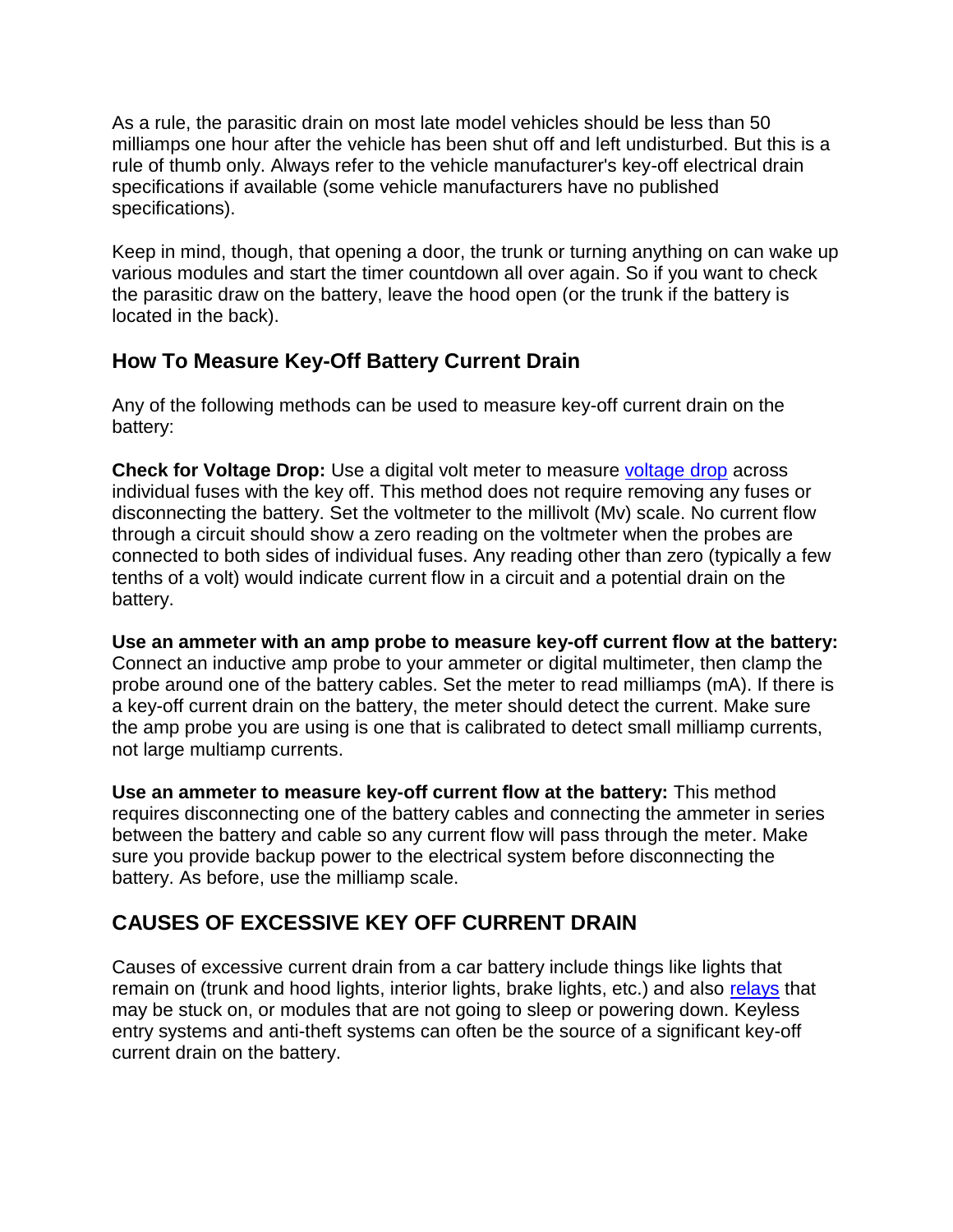A fuel pump relay that sticks on may keep the fuel pump running after the engine is shut off. A switch or relay that powers a rear window defogger can stick on, pulling current from the battery after the ignition is off. An electronic suspension module, [ABS module](http://www.aa1car.com/library/abs1.htm) or keyless entry module may remain active long after it should have powered down.

An accessory such as a DVD player, game console or cell phone charger left plugged into a rear seat power receptacle may be pulling power from the battery. So before you spend a lot of time trying to figure out where the amps are disappearing, check all of the vehicle's power receptacles to see if something is plugged in that may be using power.

#### **FINDING THE CAUSE OF A KEY OFF CURRENT DRAIN**

If the key-off current reading is above specifications (typically, more than 50 mA one hour after the vehicle has been shut off), the current drain is too high. It's time to start pulling fuses and relays to find the fault.



*Remove fuses and relays one at a time to find circuit that is draining the battery. Or, use a voltmeter to check for a voltage drop across each fuse. A voltage drop reading would indicate current flow in the circuit.*

Refer to your vehicle owner's manual or a wiring diagram to identify the fuses and relays. Then pull the fuses and relays one at a time until the current reading drops. Avoid pulling the fuses for the PCM or other KAM-sensitive modules until you have checked all of the other circuits.

Once you've found the circuit that is causing the excessive current drain, check the relay, switch, module or other components in the circuit and replace as needed.

Sometimes a bad alternator diode can cause a car battery to run down. A good diode should only pass current in one direction. If it leaks current in the opposite direction, it may keep the charging circuit on when the engine is not running, causing the battery to run down. This kind of problem can be diagnosed several ways. If your voltmeter has an AC (alternating current) scale, switch to that scale and observe the charging voltage with the engine running. If the meter shows any AC voltage, one or more diodes are leaking and the alternator needs to be replaced. The alternator's output can also be observed as a waveform on a digital storage oscilloscope (DSO) or an alternator tester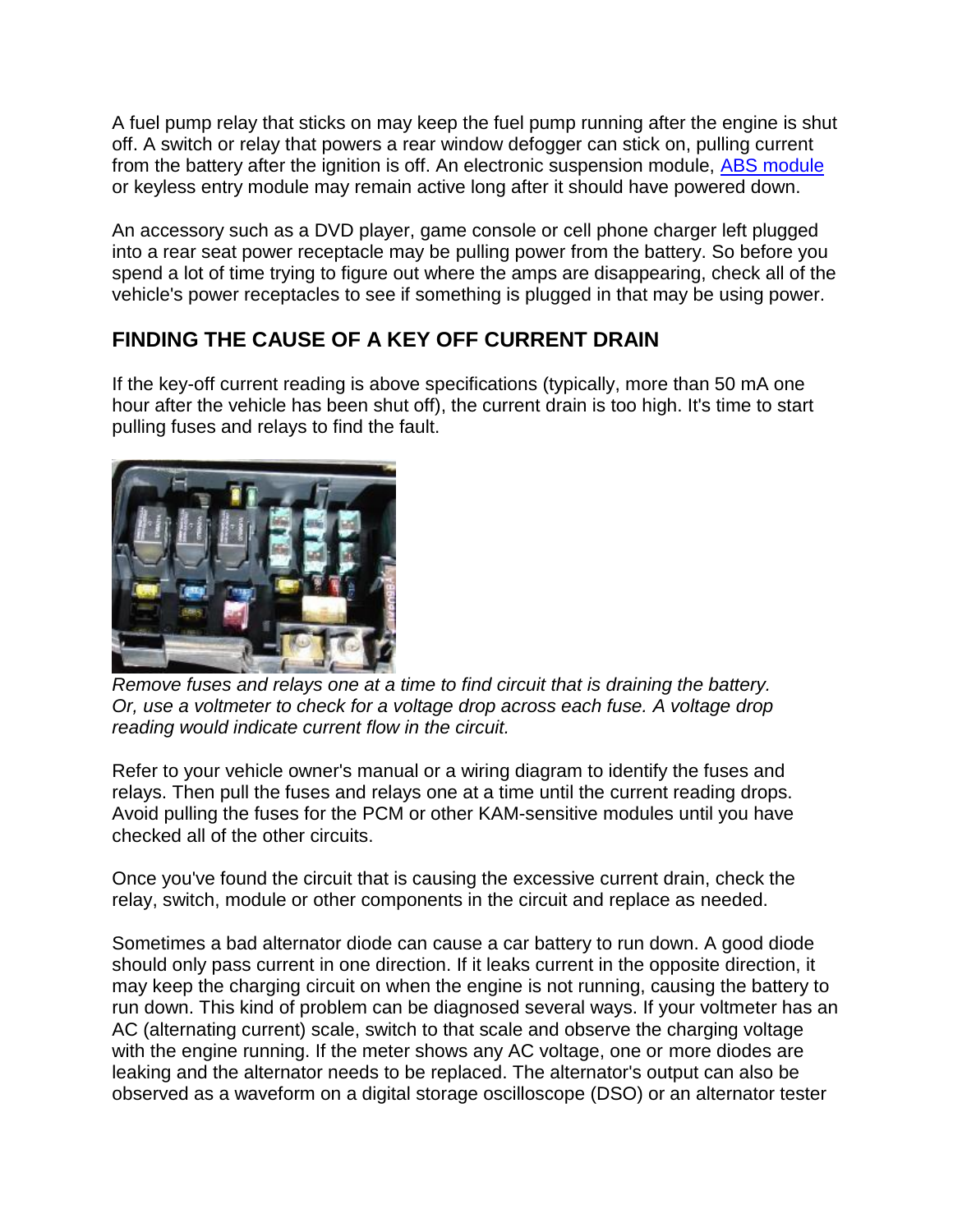that measures ripple voltage to detect this kind of problem. Or, just disconnect the alternator overnight and see if the battery stills run down. If the battery drain stops, you have found the problem. Replace the alternator.

#### **Battery Related Recalls**

**GM recalled 2013 Chevy Malibu Ecos and 2012 to 2013 Buick LaCrosse and Regal** models with eAssist for a charging system fault that can allow the battery to run down and/or cause a fire in the trunk. The "Generator Control Module" in the trunk may malfunction, causing gradual loss of battery charge and a charging indicator warning light to come on. Continuing to drive the vehicle may cause the engine to stall and not start. In addition, there may be a burning or melting odor, smoke, and possibly a fire in the trunk. The battery drain affects the vehicle's conventional 12-volt battery and not the lithium-ion battery that is part of the hybrid system

**BMW recalled 2004 to 2010 BMW 5 Series and 6 Series** cars for a faulty batterycable connection in the trunk. A bolt that connects the battery cables in the trunk may come loose, creating increased electric resistance and an overheated cable connection. This may cause the battery to run down due to reduced charging input into the battery as well as electrical malfunctions due to low voltage. In some situations, the cable may overheat resulting in melted insulation, smoke under the trunk mat and a possible fire.



[Car Battery Safety & Jump Starting \(Read First!!!\)](http://www.aa1car.com/library/battery_safety.htm)

**[Battery FAQs](http://www.aa1car.com/library/battery_faqs.htm)** 

**[Battery Testing](http://www.aa1car.com/library/2003/us20310.htm)** 

[Car Battery Disconnect Problems](http://www.aa1car.com/library/battery_disconnect_problems.htm) (Read This BEFORE Disconnecting or Replacing Your Battery)

[Battery Replacement](http://www.aa1car.com/library/battery_replace.htm)

[Hybrid Safety Hazards](http://www.aa1car.com/library/hybrid_hazards.htm)

[Troubleshoot electrical problems](http://www.aa1car.com/library/tselec.htm)